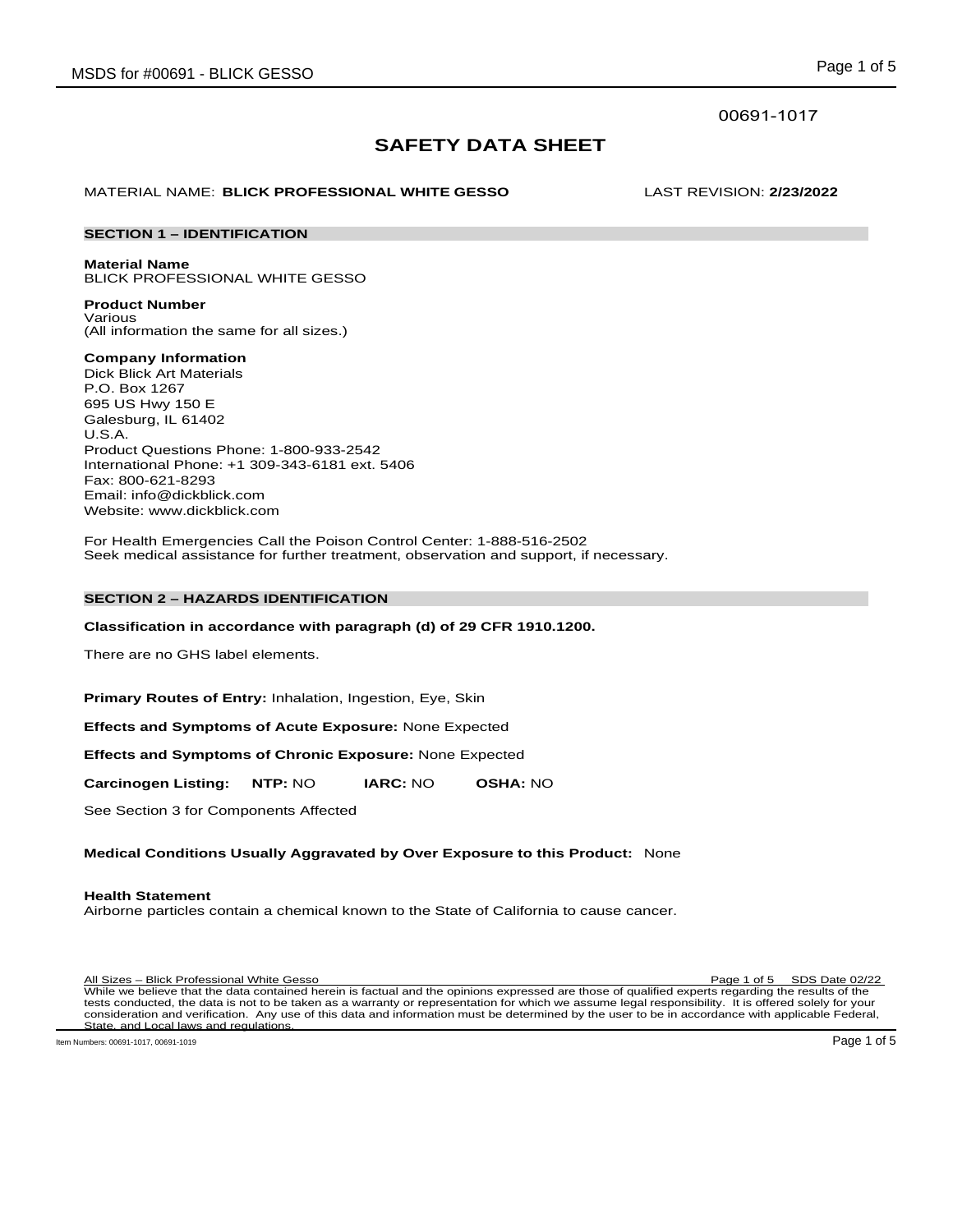## **SECTION 3 – COMPOSITION / INFORMATION ON INGREDIENTS**

| Ingredient        |                                                                                                                                                                                              | CAS# | <b>PEL/TLV</b><br>(MG/M#) | Max<br>% Weight | <b>NTP</b> | <b>IARC</b> |
|-------------------|----------------------------------------------------------------------------------------------------------------------------------------------------------------------------------------------|------|---------------------------|-----------------|------------|-------------|
| <b>NONE</b>       |                                                                                                                                                                                              |      |                           |                 |            |             |
|                   | <b>SECTION 4 - FIRST AID MEASURES</b>                                                                                                                                                        |      |                           |                 |            |             |
| Skin              | Wash skin with soap and water or use a product specifically formulated for water based acrylic<br>removal. If irritation persists seek medical help.                                         |      |                           |                 |            |             |
| Eye               | Check for and remove any contact lenses.<br>Flush eyes up to 15 minutes with water, holding eye lids open.<br>If irritation persists seek medical help.                                      |      |                           |                 |            |             |
| <b>Inhalation</b> | If person is showing adverse effects, remove person to fresh air.<br>Seek medical help if symptoms occur.                                                                                    |      |                           |                 |            |             |
| Ingestion         | Treat Symptomatically.<br>Never give anything by mouth to an unconscious person.<br>Seek medical help if symptoms occur.<br>If swallowed, call your Poison Control Center at 1-800-222-1222. |      |                           |                 |            |             |

Seek medical assistance for further treatment, observation and support, if necessary.

## **Advice to Doctor:**

This product carries the A.P. Seal, conforms to ASTM D4236, and is certified non-toxic by a toxicologist in association with the Art & Craft Materials Institute, Hanson, MA 02341 USA.

| <b>SECTION 5 - FIRE FIGHTING MEASURES</b>    |                                              |
|----------------------------------------------|----------------------------------------------|
| <b>Flash Point (Method):</b>                 | N/A                                          |
| <b>Autoignition Temperature:</b>             | N/A                                          |
| Explosion Limits in Air (% by Volume):       | Not Explosive                                |
| <b>Extinguishing Media:</b>                  | No Special Media Required                    |
| <b>Fire Fighting Procedures:</b>             | No Special Fire Fighting Procedures Required |
| <b>Unusual Fire &amp; Explosion Hazards:</b> | Not Combustible                              |
|                                              |                                              |

## **SECTION 6 – ACCIDENTAL RELEASE MEASURES**

## **Steps to be Taken in Case a Material is Spilled**

Clean up in accordance with all applicable regulations. Absorb spillage with non-combustible, absorbent material. For waste disposal, see Section 13.

All Sizes – Blick Professional White Gesso Page 2 of 5 SDS Date 02/22 While we believe that the data contained herein is factual and the opinions expressed are those of qualified experts regarding the results of the tests conducted, the data is not to be taken as a warranty or representation for which we assume legal responsibility. It is offered solely for your consideration and verification. Any use of this data and information must be determined by the user to be in accordance with applicable Federal, State, and Local laws and regulations.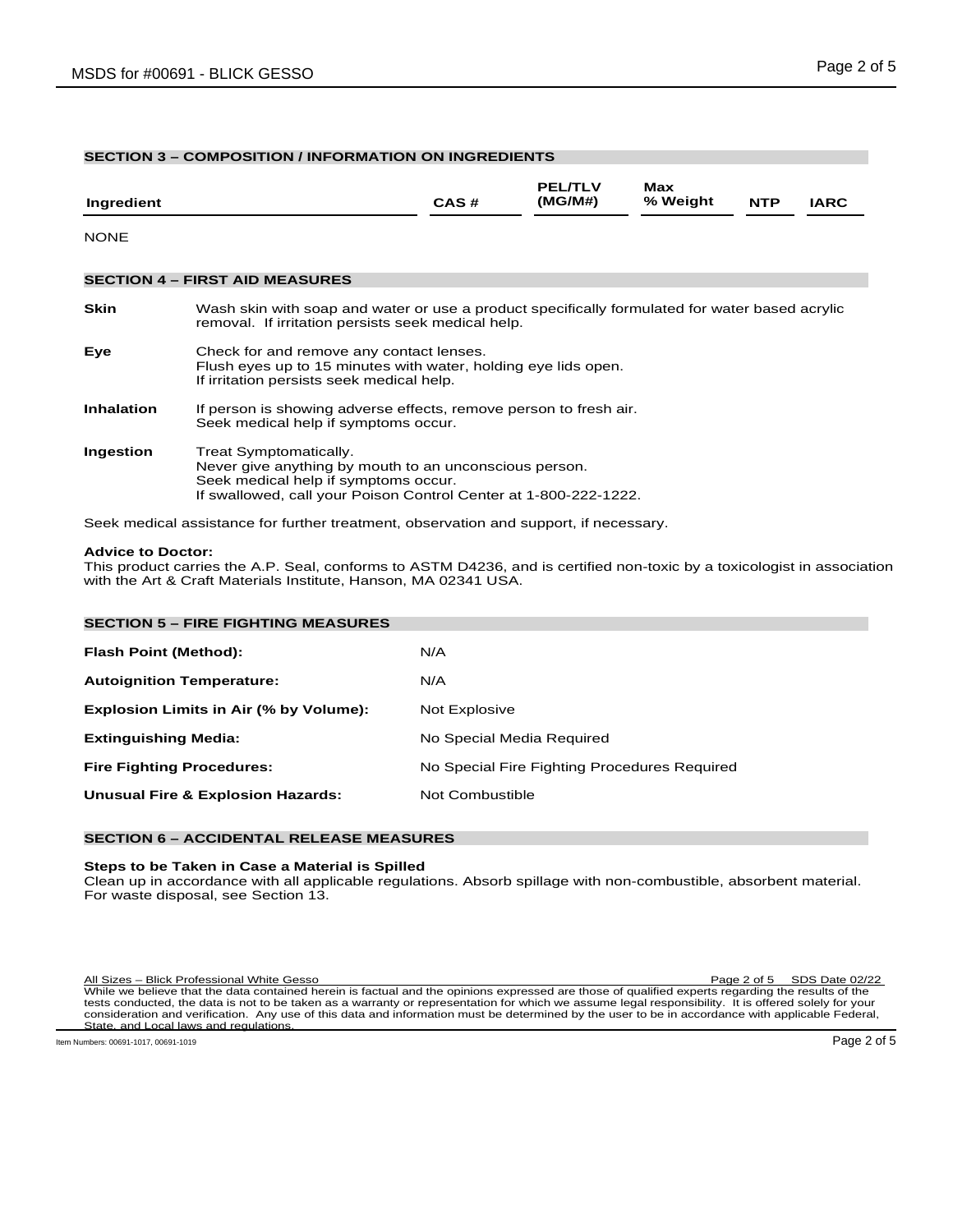- **Large Spills:** Stop the flow of material, if this is without risk. Dike the spilled material, where this is possible. Absorb with dry earth, sand or other non-combustible material.
- **Small Spills:** Mop up or absorb with earth, sand or other non-combustible material and transfer to containers for later disposal. Clean surface thoroughly to remove residual contamination. Never return spills to original containers for re-use.

## **Environmental Precautions**

Avoid discharge into drains, water courses or onto the ground. Use appropriate containment to avoid environmental contamination.

## **SECTION 7 – HANDLING AND STORAGE**

#### **Precautions for Safe Handling**

Good industrial hygiene practice requires that exposure be maintained below the TLV. This is preferably achieved through the provision of adequate ventilation. When exposure cannot be adequately controlled in this way, personal respiratory protection should be employed.

Avoid contact with eyes. Avoid skin contact.

Observe good hygiene practices; wash hands after use.

#### **Storage Requirements**

Store at room temperature; keep from freezing. Recommended storage conditions are between 34° F and 122 °F (1° C and 50 °C). Store in original tightly closed container.

## **SECTION 8 – EXPOSURE CONTROL / PERSONAL PROTECTION**

| Respiratory Protection & Special Ventilation Requirements: None needed under normal conditions of use |                                            |
|-------------------------------------------------------------------------------------------------------|--------------------------------------------|
| <b>Protective Gloves:</b>                                                                             | None needed under normal conditions of use |
| <b>Eve Protection:</b>                                                                                | None needed under normal conditions of use |
| <b>Other Protective Equipment:</b>                                                                    | None needed under normal conditions of use |
| <b>Engineering Controls:</b>                                                                          | None Required                              |

#### **Hygienic Work Practices**

Always observe good personal hygiene measures, such as washing after handling the material and before eating, drinking and/or smoking.

## **SECTION 9 – PHYSICAL AND CHEMICAL PROPERTIES**

**Boiling Point:** N/A **Specific Gravity (H2O=1):** N/A **Vapor Pressure:** N/A **Melting Point:** N/A **Melting Point:** N/A **Specific Vapor Density (AIR=1):** N/A **Melting Point:** Exaporation Rate: Slower than Ether **Specific Vapor Density (AIR=1): N/A Solubility in Water: N/A** 

**Reactivity in Water: Non-Reactive** 

**Appearance & Odor:** Thick Acrylic Liquid. May have slight ammonia smell.

All Sizes – Blick Professional White Gesso Page 3 of 5 SDS Date 02/22 While we believe that the data contained herein is factual and the opinions expressed are those of qualified experts regarding the results of the tests conducted, the data is not to be taken as a warranty or representation for which we assume legal responsibility. It is offered solely for your consideration and verification. Any use of this data and information must be determined by the user to be in accordance with applicable Federal, State, and Local laws and regulations.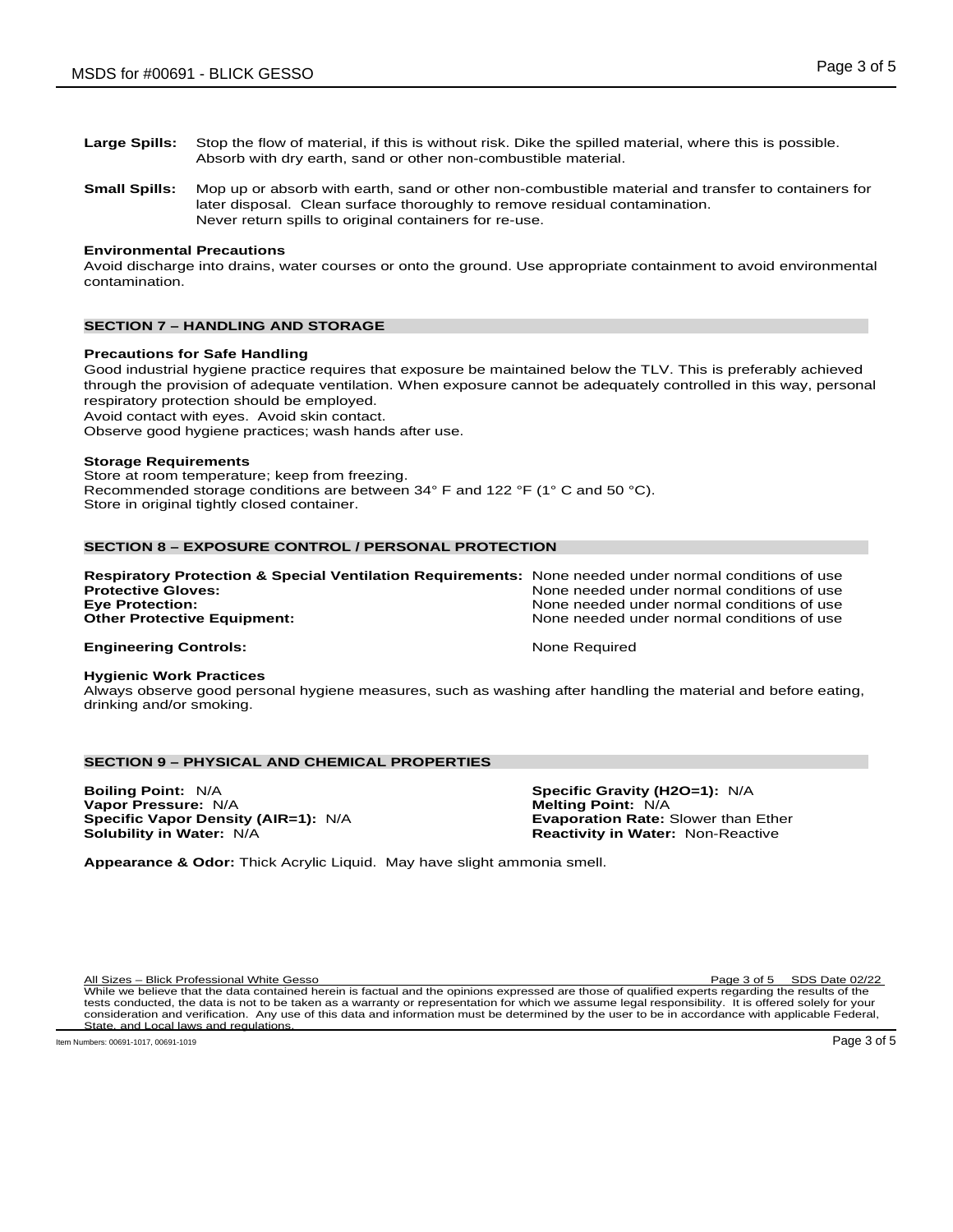## **SECTION 10 – STABILITY AND REACTIVITY**

| <b>Stability (Conditions to Avoid):</b>   | None |
|-------------------------------------------|------|
| Incompatibility (Materials to Avoid):     | None |
| <b>Hazardous Decomposition Products:</b>  | None |
| <b>Hazardous Polymerization Products:</b> | None |
|                                           |      |

## **SECTION 11 – TOXICOLOGICAL INFORMATION**

| Acute Effects Associated with the use of this material: | None Expected |
|---------------------------------------------------------|---------------|
|---------------------------------------------------------|---------------|

## **The toxicological information for the components is:** Non-toxic

## **Art & Craft Materials Institute (ACMI):**

This product carries the A.P. Seal, conforms to ASTM D4236, and is certified non-toxic by a toxicologist in association with the Art & Craft Materials Institute, Hanson, MA 02341 USA.

## **SECTION 12 – ECOLOGICAL INFORMATION**

## **Ecotoxicity**

The product is not classified as environmentally hazardous. No harmful effects known other than those associated with suspended inert solids in water.

## **SECTION 13 – DISPOSAL CONSIDERATIONS**

**RCRA Hazard Class (40 CFR 261):** This product is not classified as hazardous waste.

## **Waste Disposal Method**

Dispose of in accordance with International, Federal, State and Local regulations.

## **SECTION 14 – TRANSPORT INFORMATION**

**U.S. DOT (49 CFR 172.101):** This product is not a hazardous material as classified by CFR 172.101.

## **SECTION 15 – REGULATORY INFORMATION**

### **US Federal Regulations**

Contents of this SDS comply with OSHA Hazard Communications Standard 29 CFR 1910.1200 EPA SARA TITLE III<br>Chemical Listings: None Chemical Listings:

| Section 302.4 Extremely Hazardous Substances (40 CFR 355): | None  |
|------------------------------------------------------------|-------|
| Section 313 Toxic Chemicals (40 CFR 372):                  | None. |

| All Sizes – Blick Professional White Gesso                                                                                                           | Page 4 of 5 SDS Date 02/22 |
|------------------------------------------------------------------------------------------------------------------------------------------------------|----------------------------|
| While we believe that the data contained herein is factual and the opinions expressed are those of qualified experts regarding the results of the    |                            |
| tests conducted, the data is not to be taken as a warranty or representation for which we assume legal responsibility. It is offered solely for your |                            |
| consideration and verification. Any use of this data and information must be determined by the user to be in accordance with applicable Federal,     |                            |
| State, and Local laws and regulations.                                                                                                               |                            |